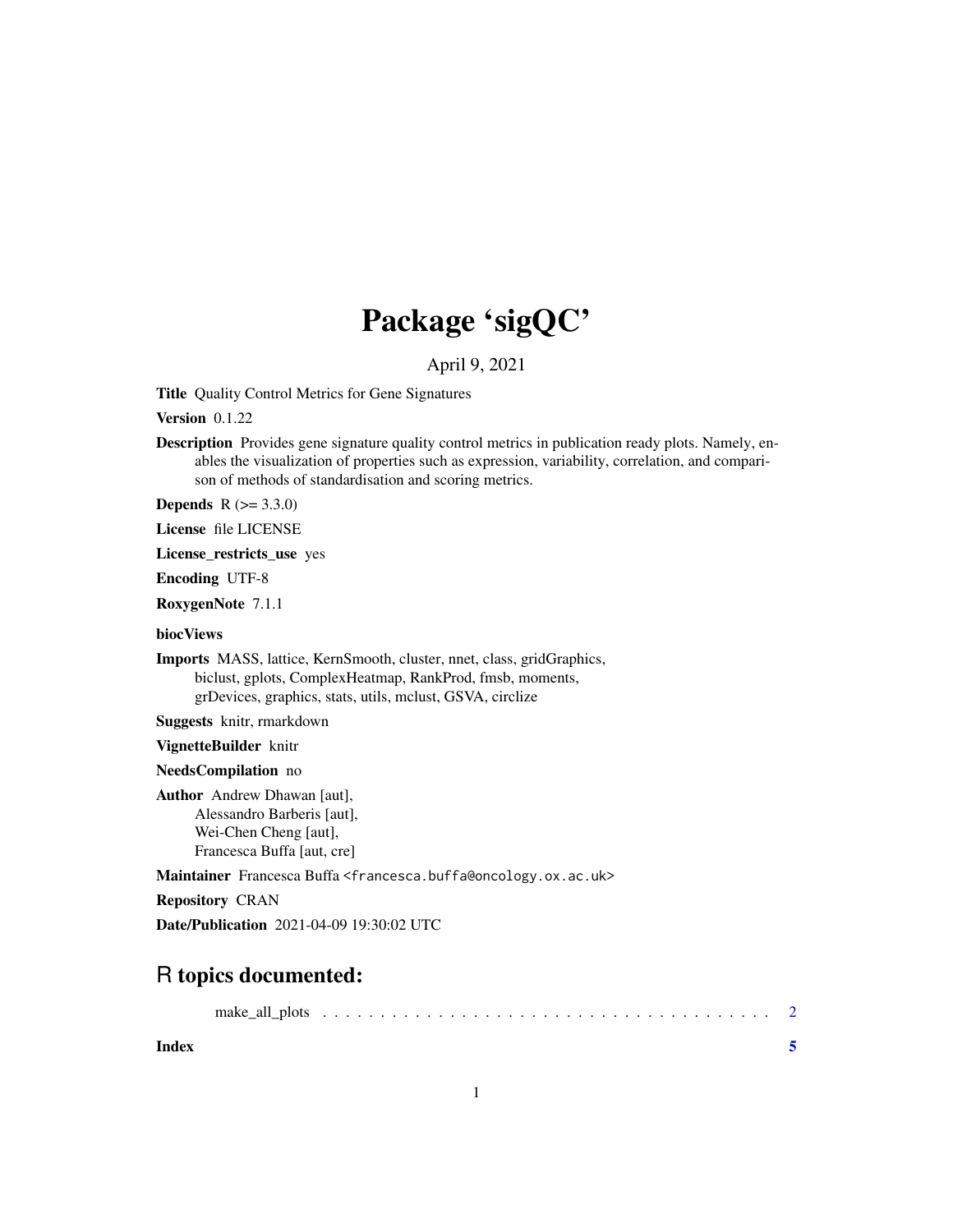<span id="page-1-0"></span>make\_all\_plots *make\_all\_plots.R*

#### Description

Makes all the plots for the quality control of the list(s) of genes in a specified output directory (out\_dir). Plots (PDFs) are made for all combinations of gene expression datasets and gene signatures inputted. For the purposes of this protocol, gene signatures are defined as sets of genes for which there is a coherent pattern of expression, in conjunction with a biological process or clinical outcome. The methodology is based on the sigQC protocol defined in the manuscript by Dhawan et al. at: https://www.biorxiv.org/content/early/2017/11/13/203729.

#### Usage

```
make_all_plots(
  gene_sigs_list,
 mRNA_expr_matrix,
  names_sigs = NULL,
  names_datasets = NULL,
  covariates = NULL,
  thresholds = NULL,
  out\_dir = tempdir(),
  showResults = TRUE,
  origin = NULL,
  doNegativeControl = TRUE,
  numResampling = 50
)
```
#### Arguments

gene\_sigs\_list A list object, for the gene signatures. The name reference for each list element should correspond to the name of the gene signature. This list consists of k-by-1 character matrices of k gene names, which comprise the gene signature. Genes must be annotated in the same manner as the rows of the data matrix; at least one gene name must be present in the rownames of the gene expression matrices for the signature to be evaluated on that dataset.

mRNA\_expr\_matrix

A list of matrices of expression values for the datasets to be considered, which must contain at least 2 samples per dataset. One numeric matrix entry per dataset. Name reference of each list entry should correspond to the name of the dataset. The rows are to be labelled as the genes, all annotated in the same way, and columns are sample IDs. Expression values should be normalised, batchcorrected, standardised, and log-transformed if needed, prior to use in sigQC. We recommend normalisation, batch correction, and log-transformation prior to use. Care must be taken to remove samples displaying a high proportion of NA values, especially for signature genes.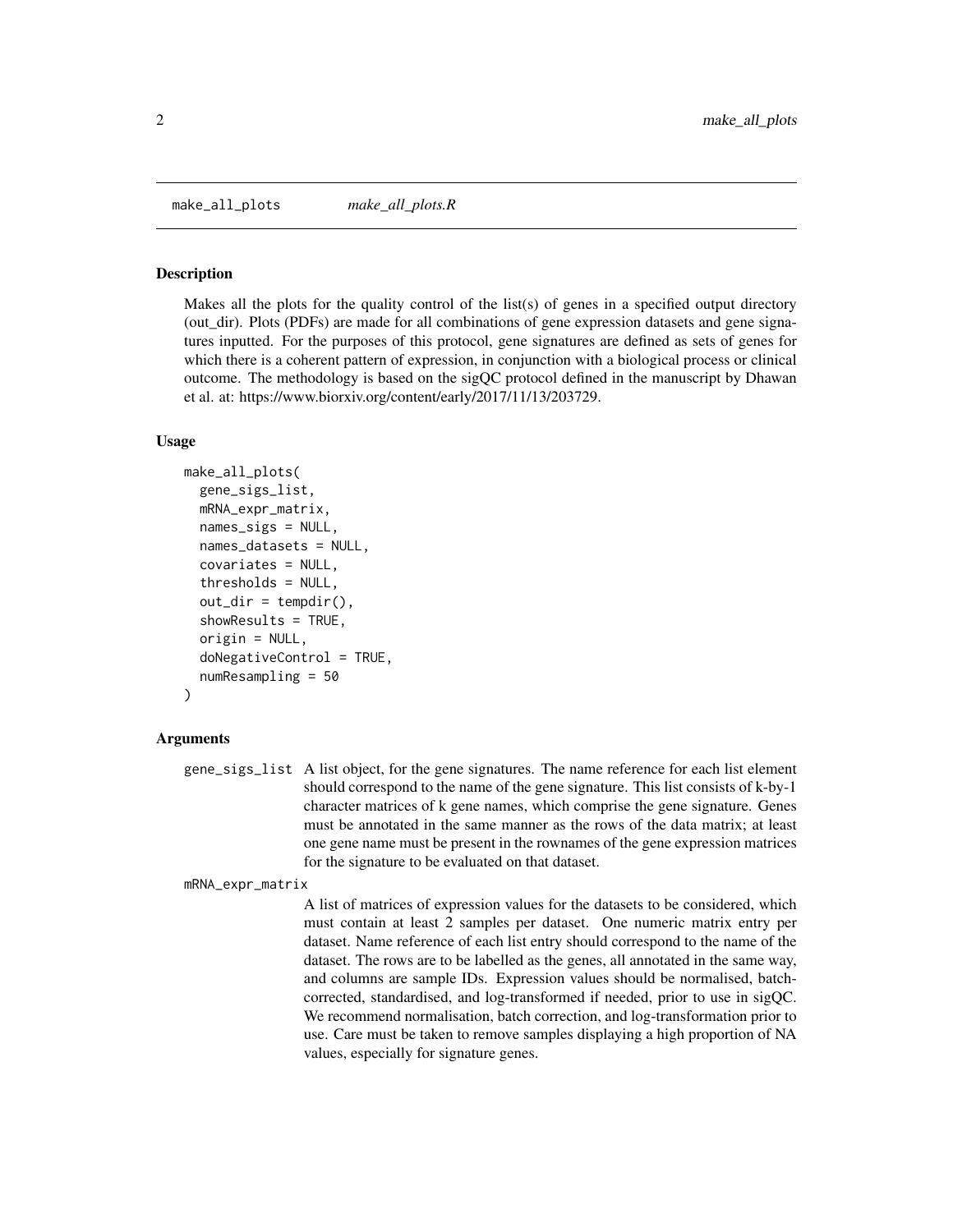- names\_sigs The names of the gene signatures (e.g. Hypoxia, Invasiveness), one name per each signature in gene sigs list. Corresponds to the names of the entries of the list.
- names\_datasets The names of the different datasets contained in mRNA expr\_matrix. Corresponds to the names of the entries of the list.
- covariates A list containing a sub-list of 'annotations' and 'colors' which contains the annotation matrix for the given dataset and the associated colours with which to plot in the expression heatmap. This is in the same form as used by the ComplexHeatmap package. One sub-list per dataset is used, referenced by the same name as given by the dataset in the mRNA\_expr\_matrix list.
- thresholds A list of expression thresholds to be considered for each data set, default is median of the data set. A gene is considered expressed if above the threshold, non-expressed otherwise. One threshold per dataset, in the same order as the dataset list. Note that this is only used for the reporting of the genes showing supra-threshold expression across each dataset. Genes are not removed from computation based on expression; but proportion above this threshold is reported to the user. This is defaulted to the median level of all genes across all samples for a given dataset.
- out\_dir A path to the directory where the resulting output files are written. Default is R temporary directory, given by tempdir().
- showResults Tells if R should open plot windows showing the computed results. Default is TRUE. Regardless of value, all plots are saved to PDF files in the output directory.
- origin Tells if datasets have come from different labs/experiments/machines. This is a vector of characters, with same character representing same origin. Default is assumption that all datasets come from the same source. Used in the correction of batch effects during the RankProduct computation for poorly auto-correlated signature genes. Only to be used if multiple datasets are present.

#### doNegativeControl

Logical, tells the function if negative and permutation controls should be computed. TRUE by default. Note that depending on the number of resamplings, setting this parameter to TRUE may result in much longer runtimes. Negative controls in this context refers to resampling based on random genes selected with the same length as the gene signatures in question. Permutation controls are generated by considering the same genes as each signature in each dataset, but with labels of the genes permuted for each sample.

numResampling Number of bootstrap re-samplings of random gene signatures of the same length as the signature from which to compute null distribution of each metric, for each dataset and gene signature combination. This is the same value used for the nubmer of permutations of dataset values to consider in the permutation controls as described above, where in each dataset the labels of the signature genes are permuted for each sample. The default value for this parameter is set to 50.

#### Examples

```
library(sigQC)
names = c("dataset1")
```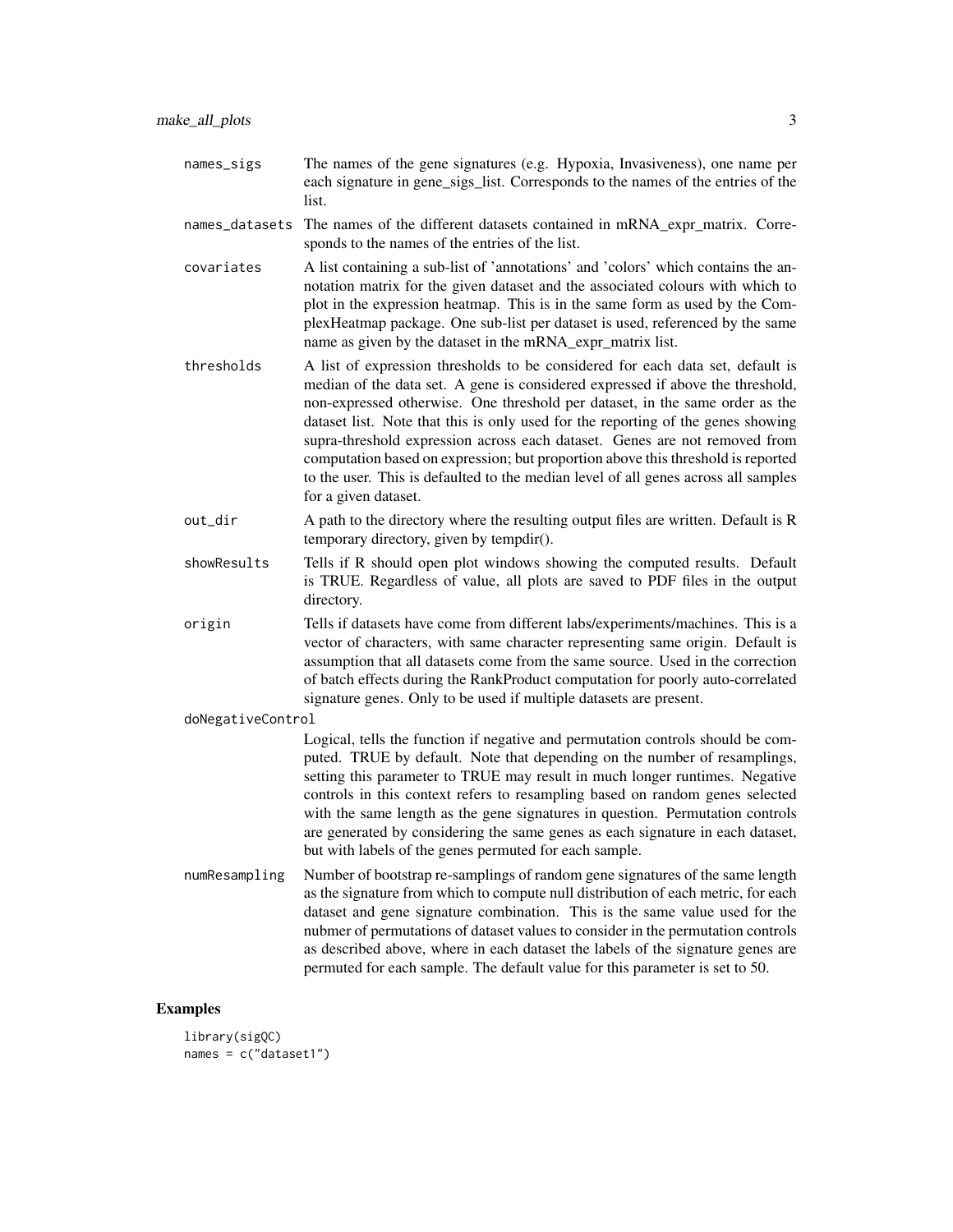```
data.matrix = replicate(10, rnorm(50))#random matrix - 50 genes x 10 samples
mRNA_expr_matrix = list()
mRNA_expr_matrix[["dataset1"]] = data.matrix
row.names(mRNA_expr_matrix$dataset1) <- as.character(1:(dim(mRNA_expr_matrix$dataset1)[1]))
colnames(mRNA_expr_matrix$dataset1) <- as.character(1:(dim(mRNA_expr_matrix$dataset1)[2]))
#Define the signature
gene_sigs_list = list()
signature = "hypoxiaSig"
gene_sig = c('1', '4', '5')#gene ids
gene_sigs_list[[signature]] = as.matrix(gene_sig)
names_sigs = c(signature)
make_all_plots(gene_sigs_list = gene_sigs_list, mRNA_expr_matrix = mRNA_expr_matrix,
    doNegativeControl=FALSE, out_dir = tempdir(), showResults=FALSE)
```